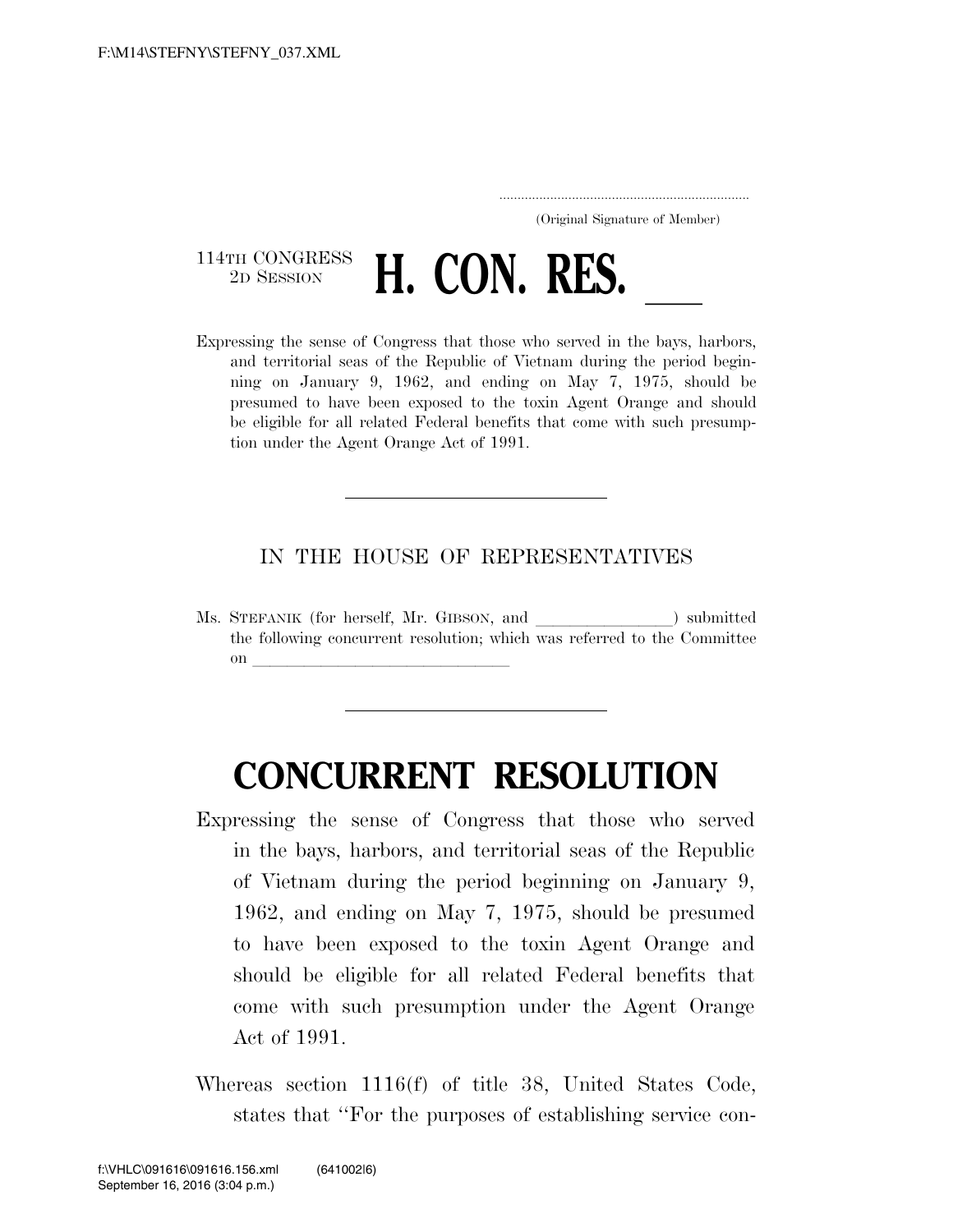nection for a disability or death resulting from exposure to a herbicide agent, including a presumption of serviceconnection under this section, a veteran who, during active military, naval, or air service, served in the Republic of Vietnam during the period beginning on January 9, 1962, and ending on May 7, 1975, shall be presumed to have been exposed during such service to an herbicide agent containing dioxin or 2,4 dichlorophenoxyacetic acid, and may be presumed to have been exposed during such service to any other chemical compound in an herbicide agent, unless there is affirmative evidence to establish that the veteran was not exposed to any such agent during that service.'';

- Whereas the international definition and United States-recognized borders of the Republic of Vietnam includes the bays, harbors, and territorial seas of that Republic;
- Whereas multiple scientific and medical sources, including studies done by the government of Australia, have shown evidence of exposure to herbicide agents such as Agent Orange by those serving in the bays, harbors, and territorial seas of the Republic of Vietnam;
- Whereas veterans who served in the Armed Forces in the bays, harbors, and territorial seas of the Republic of Vietnam during the period beginning on January 9, 1962, and ending on May 7, 1975, were exposed to this toxin through their ships' distillation processes, air and water currents, and the use of exposed water from inland sources, such as water from near heavily-sprayed Monkey Mountain, delivered by exposed water barges;
- Whereas such veterans experience and significantly higher percentage of medical conditions associated with Agent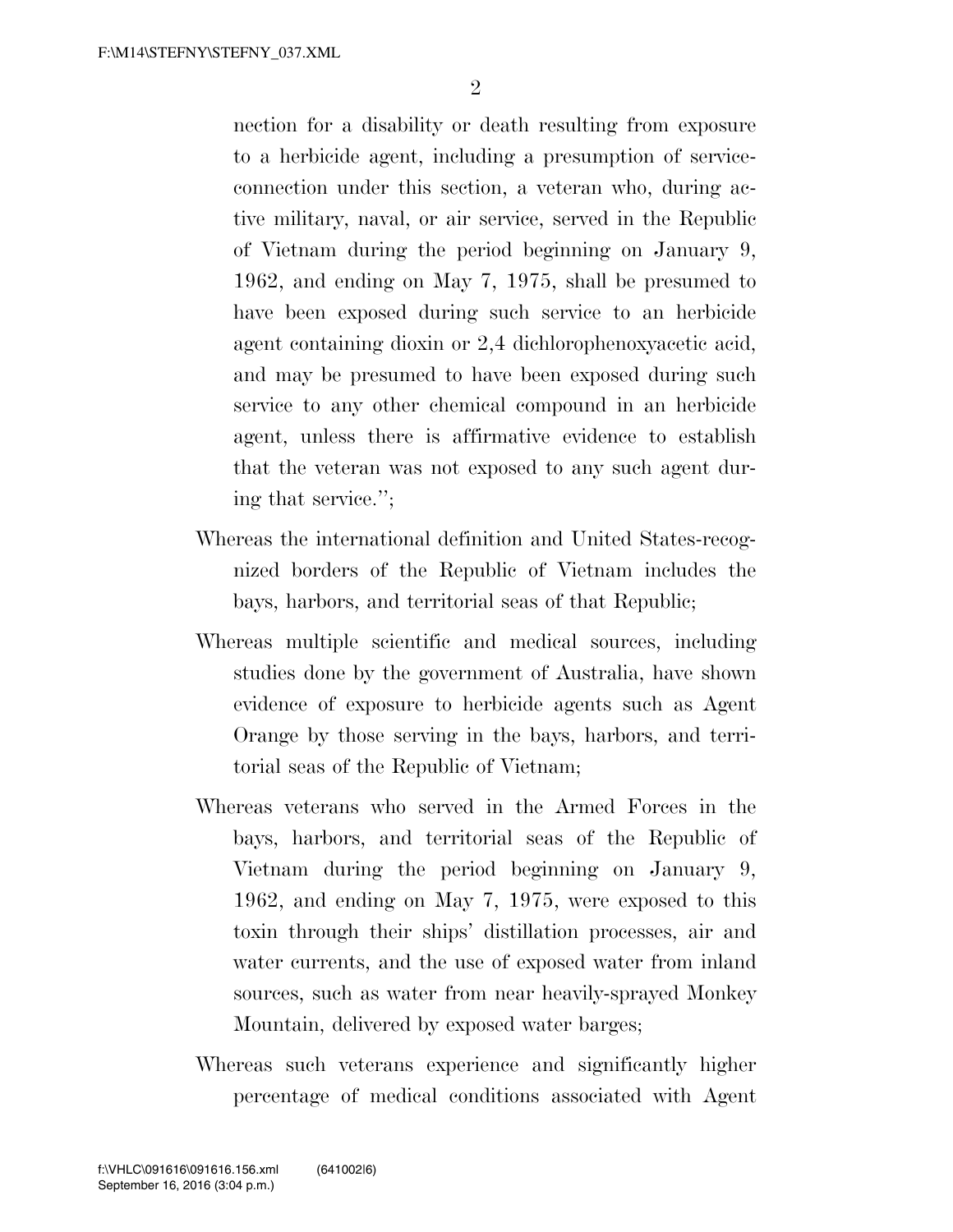Orange exposure compared to those in the regular populace;

- Whereas when passing the Agent Orange Act of 1991 (Public Law 102–4), Congress did not differentiate between those who served on the inland waterways and on land versus those who served in the bays, harbors, and territorial seas of that Republic;
- Whereas the purpose behind providing presumptive coverage for medical conditions associated with exposure to Agent Orange is because proving such exposure decades after its occurrence is not scientifically or medically possible; and
- Whereas thousands of veterans who served in the Armed Forces in the bays, harbors, and territorial seas of the Republic of Vietnam during the period beginning on January 9, 1962, and ending on May 7, 1975, die at increasing rates every year; Now, therefore, be it
	- 1 *Resolved by the House of Representatives (the Senate*  2 *concurring),* That Congress—
- 3 (1) recognizes the intent of the Agent Orange 4 Act of 1991 (Public Law 102–4) included the pre-5 sumption that those veterans who served in the 6 Armed Forces in the bays, harbors, and territorial 7 seas of the Republic of Vietnam during the period 8 beginning on January 9, 1962, and ending on May 9 7, 1975, were exposed to the Agent Orange dioxin; 10 (2) intends for those veterans who served in the 11 Armed Forces during the period beginning on Janu-